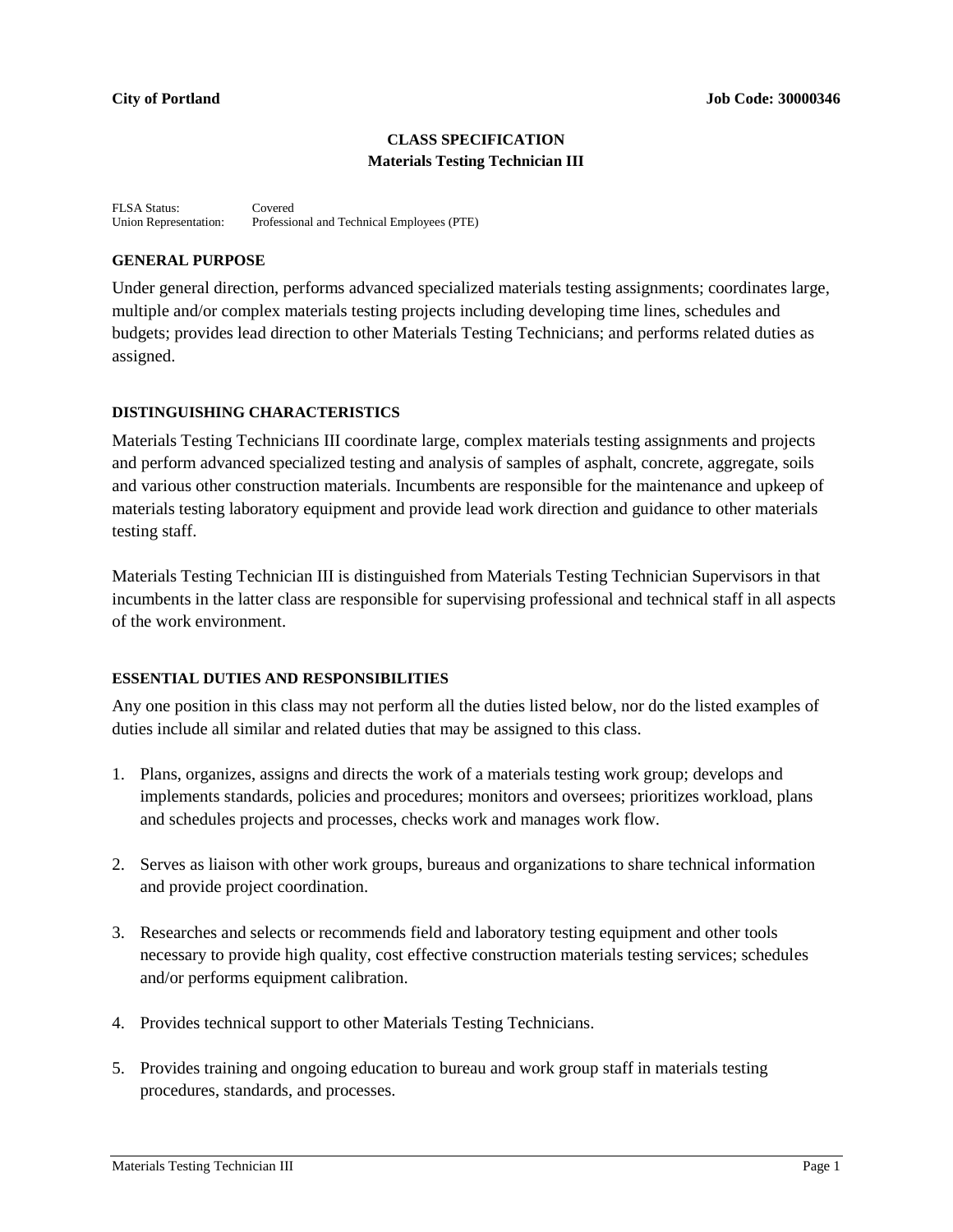- 6. Coordinates and participates in activities to maintain the laboratory's accreditation with American Association of State Highway and Transportation Officials (AASHTO), Oregon Department of Transportation (ODOT), and Office of Planning and Development Review (OPDR); performs quality assurance and quality control tests.
- 7. Performs advanced, specialized materials testing procedures.
- 8. Maintains and updates the hazardous communication program; ensures proper disposal of hazardous wastes.
- 9. Serves as Radiation Safety Officer (RSO).
- 10. Writes final reports summarizing materials testing results.
- 11. Represents the Materials Testing Laboratory at pre-construction and construction meetings with respect to materials testing for the project.

## **MINIMUM QUALIFICATIONS**

#### **Knowledge of:**

- 1. Terminology, methods, practices, techniques and nomenclature used in materials testing in various situations.
- 2. Current materials testing procedures, standards and requirements, including American Society of Testing Materials (ASTM), ODOT, UBC and AASHTO procedures.
- 3. Statistical and research methods related to materials testing.
- 4. Principles and techniques used in the management and direction of work, including goals and objectives development and work planning and organization.
- 5. Principles and practices of project management and evaluation.
- 6. Operation and use of materials testing equipment, including ASTM, UBC, AASHTO and ODOT test methods, standards and procedures.
- 7. Construction and manufacturing methods and specifications related to materials tested.
- 8. Algebra, geometry and trigonometry as applied to testing formulas.
- 9. City operating policies and departmental work procedures and quality standards.

#### **Ability to:**

1. Review, organize and direct the work of work group; motivate assigned staff and provide for their training and professional development.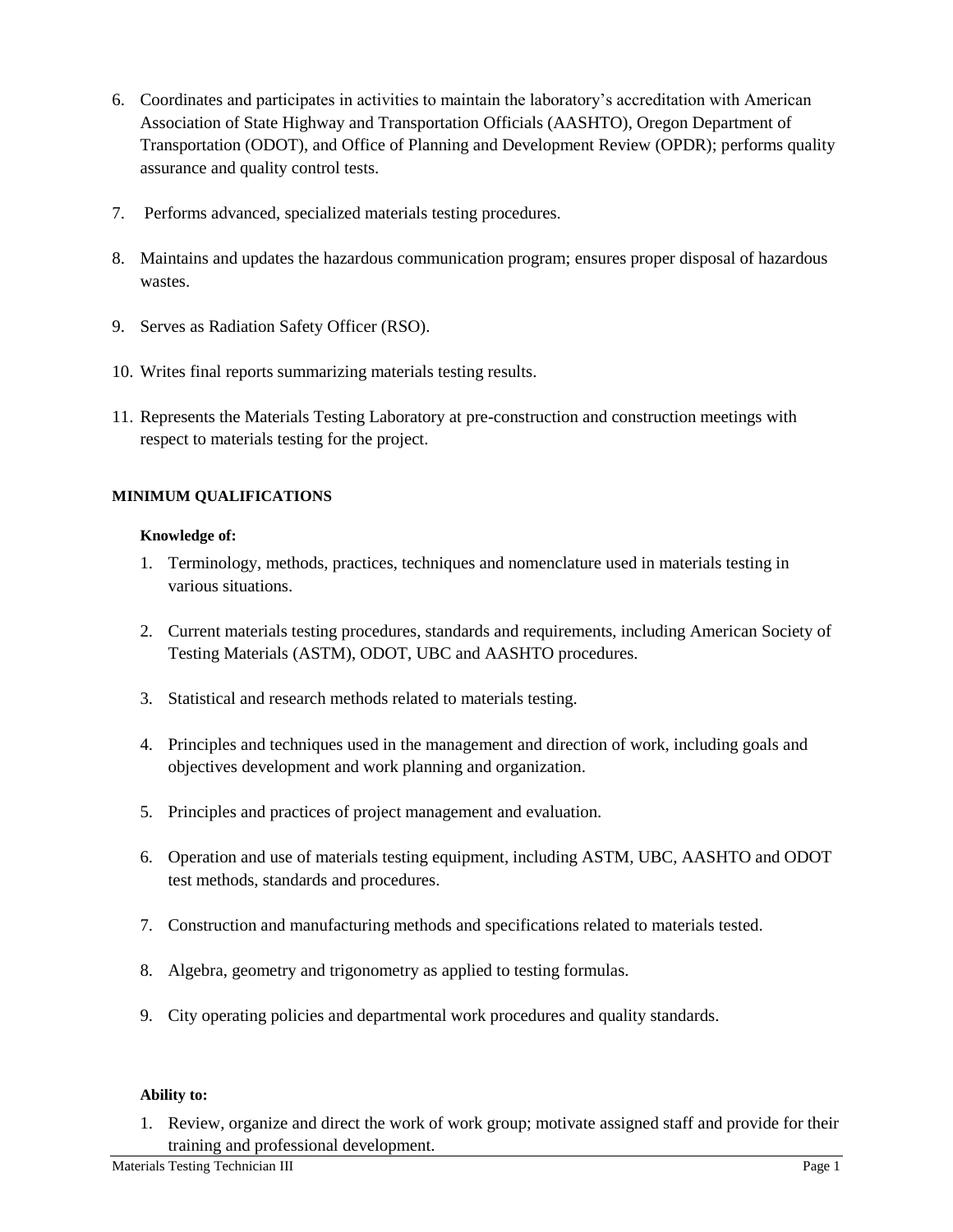- 2. Perform difficult technical research and analysis of complex materials testing related problems, evaluating alternatives and recommending or adopting effective courses of action.
- 3. Independently perform advanced materials testing assignments with initiative and creativity.
- 4. Use computer applications for developing spreadsheets and databases to organize, interpret and present data.
- 5. Clearly present technical information in oral, written, graphic or other forms.
- 6. Establish and maintain effective working relationships with bureau management and staff, contractors, representatives of other governmental testing agencies, and others encountered in the course of work.

## **Training and Experience:**

A typical way of obtaining the knowledge, skills and abilities outlined above is graduation from high school, trade school or vocational school, or G.E.D. equivalent; and four years of progressively responsible material testing experience; or an equivalent combination of training and experience. Experience in a public agency is preferred.

### **Licenses; Certificates; Special Requirements:**

A valid state driver's license may be required for certain assignments.

Hazardous Waste Operator certification (40-hour HAZWOPER)

ODOT Asphalt Tech, Density Tech, Embankment Tech, and Aggregate Tech certifications.

Nuclear densometer operator safety training certification

ACI Concrete Field Testing Technician – Grade 1 certification

ACI Concrete Laboratory Testing Technician – Grade 1 certification

#### **PHYSICAL AND MENTAL DEMANDS**

Persons with disabilities may be able to perform the essential duties of this class with reasonable accommodation. Reasonable accommodation will be evaluated on an individual basis and depend, in part, on the specific requirements for the job, the limitations related to disability and the ability of the hiring bureau to accommodate the limitation.